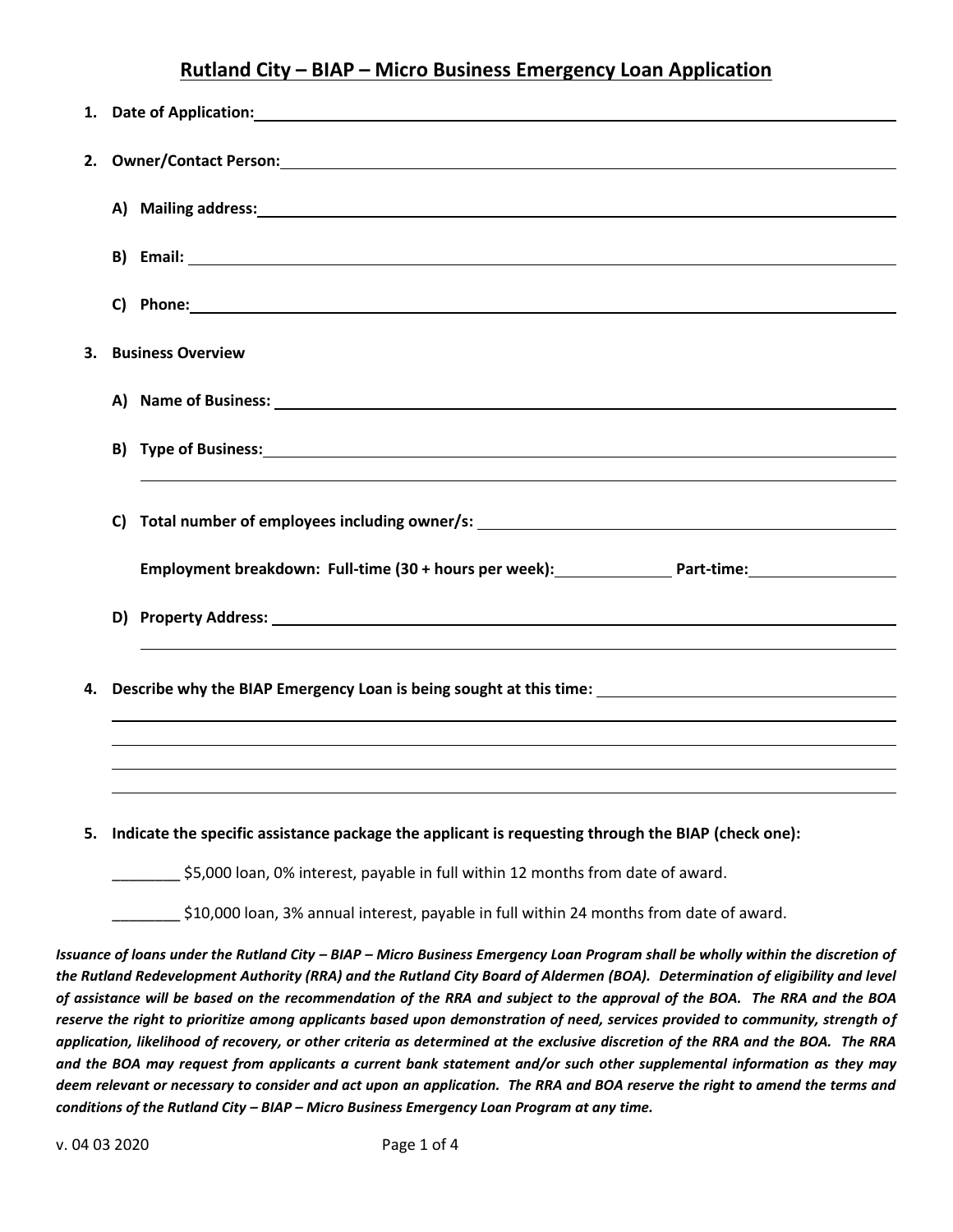## **6. Criteria**

**Describe how the application meets and/or is consistent with one or more of the following BIAP – Micro Business Emergency Loan Program Criteria (attach additional pages, if necessary):**

A) How have the recently imposed business protocols related to the Federal, State, and/or local, COVID-19 pandemic response created your current business hardship?

B) What significant financial needs are you presently facing warranting an immediate emergency loan under this Program?

C) Explain how an emergency loan from this Program will alone, or when coupled with other financial sources, sustain your business through the current COVID-19 crisis and will allow a successful outcome and the continued operation of your business.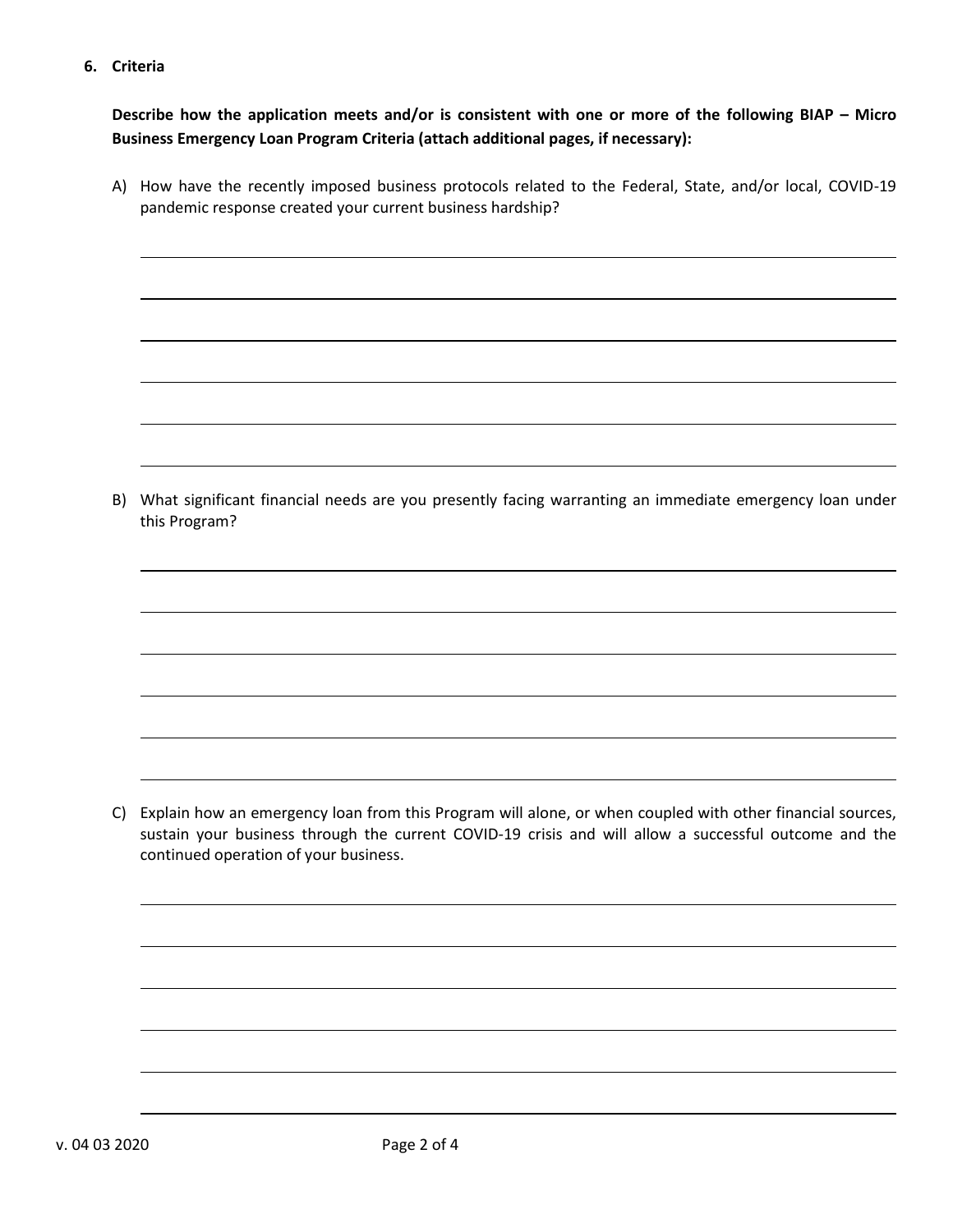D) Are you presently current on all amounts due and owing to the City of Rutland? Yes / No If you answered "no," please identify outstanding amounts and plan for repayment:

**E)** Are you presently in compliance with all State and City of Rutland permits and approvals (zoning, water, wastewater, etc.)? Yes / No If you answered "no," please identify compliance issues and plan for remediation.

**7. Describe in detail your plan for how this emergency loan funding will be deployed (i.e., how will you use the money?) and how this funding, and other resources if applicable, will allow the business to withstand the current COVID-19 hardship.**